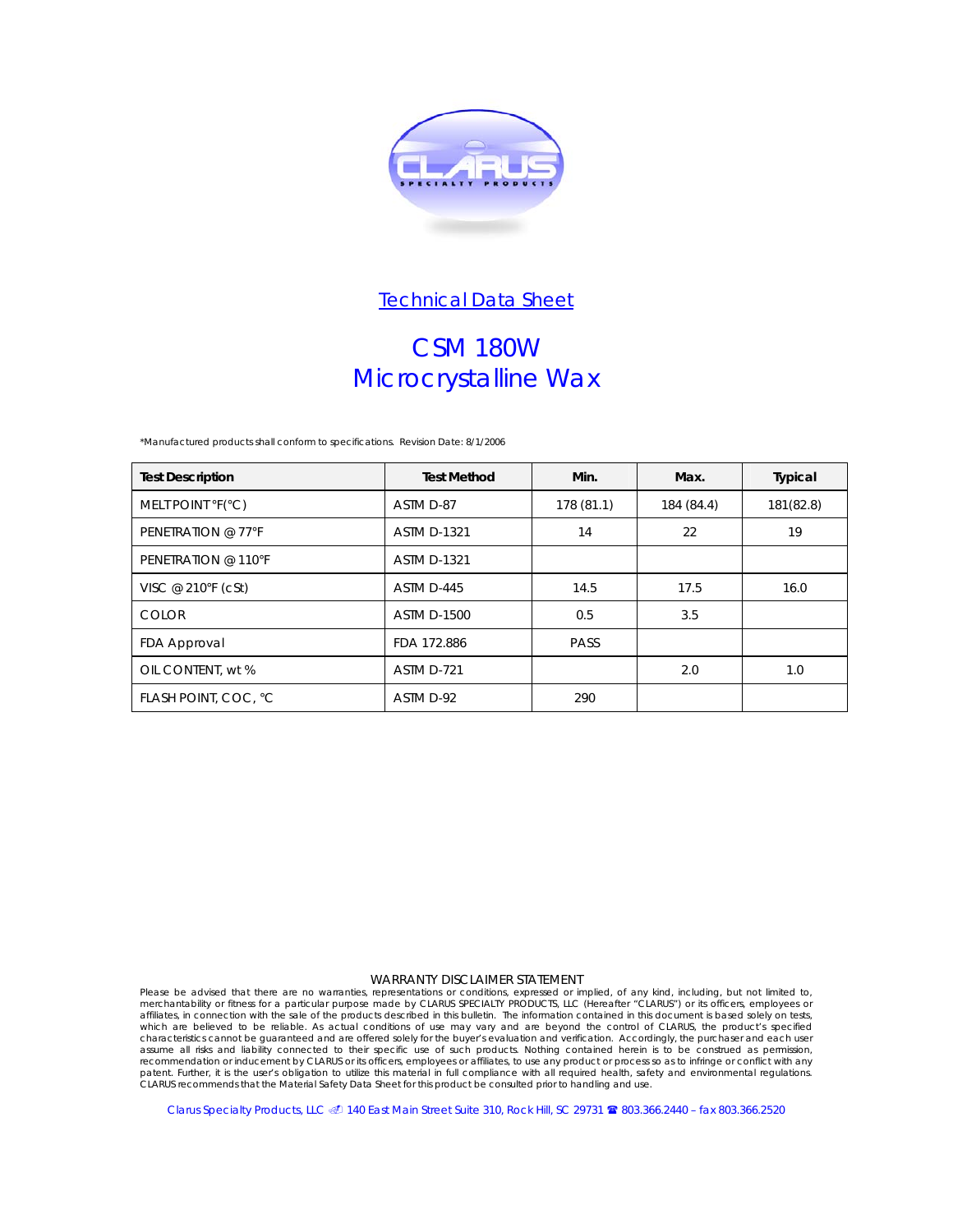

## CSM ClarFlex Microcrystalline Wax

*\*Manufactured products shall conform to specifications.* Revision Date: 3/29/2004

| <b>Test Description</b> | <b>Test Method</b> | Min.        | Max.       | <b>Typical</b> |
|-------------------------|--------------------|-------------|------------|----------------|
| MELT POINT °F(°C)       | ASTM D-127         | 147 (63.9)  | 166 (74.4) | 157 (69.4)     |
| PENETRATION @ 77 °F     | <b>ASTM D-1321</b> | 21          | 39         | 30             |
| VISC @ 210 °F (SUS)     | <b>ASTM D-2161</b> | 76          | 94         | 85             |
| <b>COLOR</b>            | <b>ASTM D-1500</b> |             | 1.5        | 1.0            |
| FDA Approval            | FDA 172.886        | <b>PASS</b> |            |                |

### WARRANTY DISCLAIMER STATEMENT

Please be advised that there are no warranties, representations or conditions, expressed or implied, of any kind, including, but not limited to, merchantability or fitness for a particular purpose made by CLARUS SPECIALTY PRODUCTS, LLC (Hereafter "CLARUS") or its officers, employees or affiliates, in connection with the sale of the products described in this bulletin. The information contained in this document is based solely on tests,<br>which are believed to be reliable. As actual conditions of use may va recommendation or inducement by CLARUS or its officers, employees or affiliates, to use any product or process so as to infringe or conflict with any patent. Further, it is the user's obligation to utilize this material in full compliance with all required health, safety and environmental regulations.<br>CLARUS recommends that the Material Safety Data Sheet for this produc

Clarus Specialty Products, LLC @ 140 East Main Street Suite 310, Rock Hill, SC 29731 <sup>8</sup>803.366.2440 – fax 803.366.2520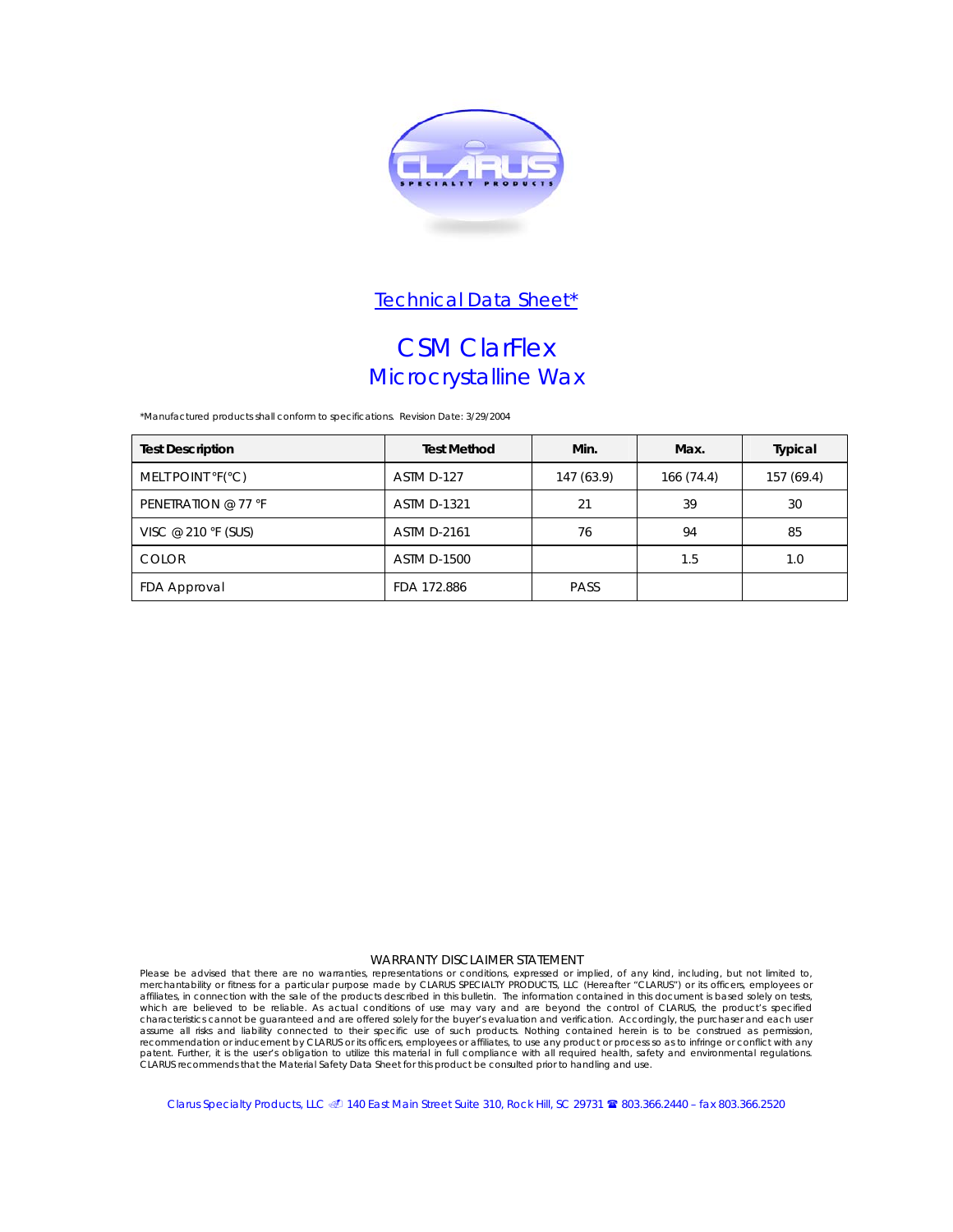

# CSX Microblend 25

*\*Manufactured products shall conform to specifications.* Revision Date: 4/05/2004

| <b>Test Description</b>                               | <b>Test Method</b> | Min.       | Max.       | Typical    |
|-------------------------------------------------------|--------------------|------------|------------|------------|
| CONGEALING POINT °F (°C)                              | D-938              | 144 (62.2) | 154 (67.8) | 150 (65.6) |
| PENETRATION @ 77°F                                    | <b>ASTM D-1321</b> | 10         | 35         | 27         |
| PENETRATION @ 110°F                                   | <b>ASTM D-1321</b> |            |            | 120        |
| KINEMATIC VISCOSITY, cSt @ 210°F<br>$(98.9^{\circ}C)$ | $D-445$            |            |            | 15.4       |
| SAYBOLT VISCOSITY, SUS @ 210°F<br>$(98.9^{\circ}C)$   | D-2161             |            |            | 79.5       |
| SAYBOLT COLOR                                         | D-156              | $+10$      |            | $+16$      |
| OIL CONTENT, Wt%                                      | $D-721$            |            | 1.0        | 0.2        |
| <b>ODOR</b>                                           | D-1833             |            |            |            |

### WARRANTY DISCLAIMER STATEMENT

Please be advised that there are no warranties, representations or conditions, expressed or implied, of any kind, including, but not limited to,<br>merchantability or fitness for a particular purpose made by CLARUS SPECIALTY characteristics cannot be guaranteed and are offered solely for the buyer's evaluation and verification. Accordingly, the purchaser and each user assume all risks and liability connected to their specific use of such products. Nothing contained herein is to be construed as permission, recommendation or inducement by CLARUS or its officers, employees or affiliates, to use any product or process so as to infringe or conflict with any<br>patent. Further, it is the user's obligation to utilize this material in

Clarus Specialty Products, LLC @ 140 East Main Street Suite 310, Rock Hill, SC 29731 <sup>8</sup>803.366.2440 – fax 803.366.2520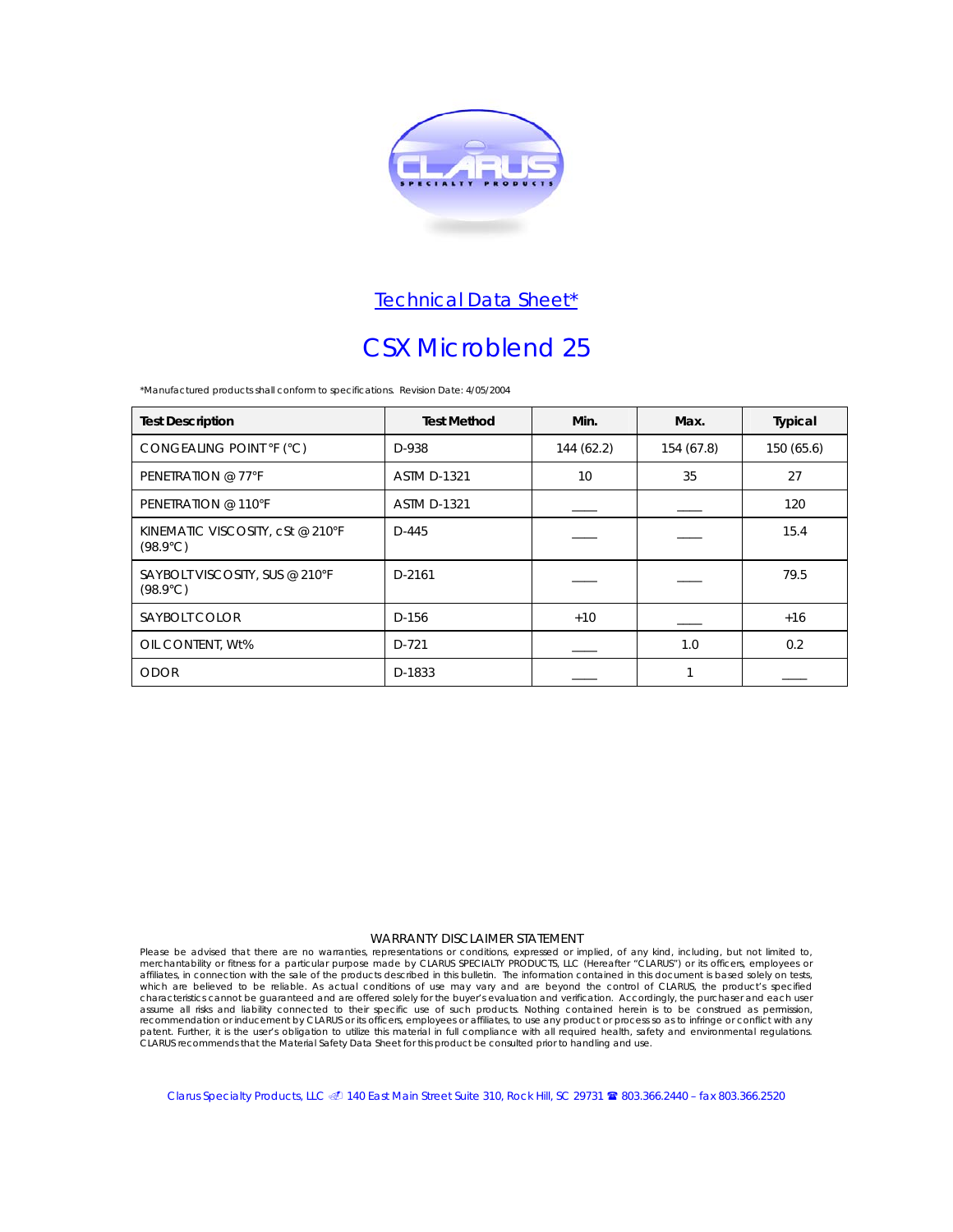

## CSX Microblend 45 Microcrystalline Wax

*\*Manufactured products shall conform to specifications.* Revision Date: 10/12/2006

| <b>Test Description</b>         | <b>Test Method</b>                     | Min.        | Max.       | Typical          |
|---------------------------------|----------------------------------------|-------------|------------|------------------|
| MELTING POINT °F (°C)           | <b>ASTM D-3954</b>                     | 195 (90.6)  | 203 (95.0) |                  |
| PENETRATION @ 77°F              | <b>ASTM D-1321</b>                     | 3.0         | 7.0        |                  |
| VISCOSITY, cSt @ 210°F (98.9°C) | ASTM D-445                             | 18          | 25         |                  |
| VISCOSITY, SUS @ 210°F (98.9°C) | <b>ASTM D-2161</b>                     | 90          | 120        |                  |
| <b>COLOR</b>                    | <b>ASTM D-1500</b>                     |             | 1.0        | L <sub>0.5</sub> |
| OIL CONTENT. Wt%                | ASTM D-721                             |             | 1.8        |                  |
| FDA, TITLE 21 CFR               | 172.886; 176.170;<br>176.180; 178.3710 | <b>PASS</b> |            |                  |

### WARRANTY DISCLAIMER STATEMENT

Please be advised that there are no warranties, representations or conditions, expressed or implied, of any kind, including, but not limited to, merchantability or fitness for a particular purpose made by CLARUS SPECIALTY assume all risks and liability connected to their specific use of such products. Nothing contained herein is to be construed as permission, recommendation or inducement by CLARUS or its officers, employees or affiliates, to use any product or process so as to infringe or conflict with any patent. Further, it is the user's obligation to utilize this material in full compliance with all required health, safety and environmental regulations.<br>CLARUS recommends that the Material Safety Data Sheet for this produc

Clarus Specialty Products, LLC @ 140 East Main Street Suite 310, Rock Hill, SC 29731 <sup>8</sup>8 803.366.2440 – fax 803.366.2520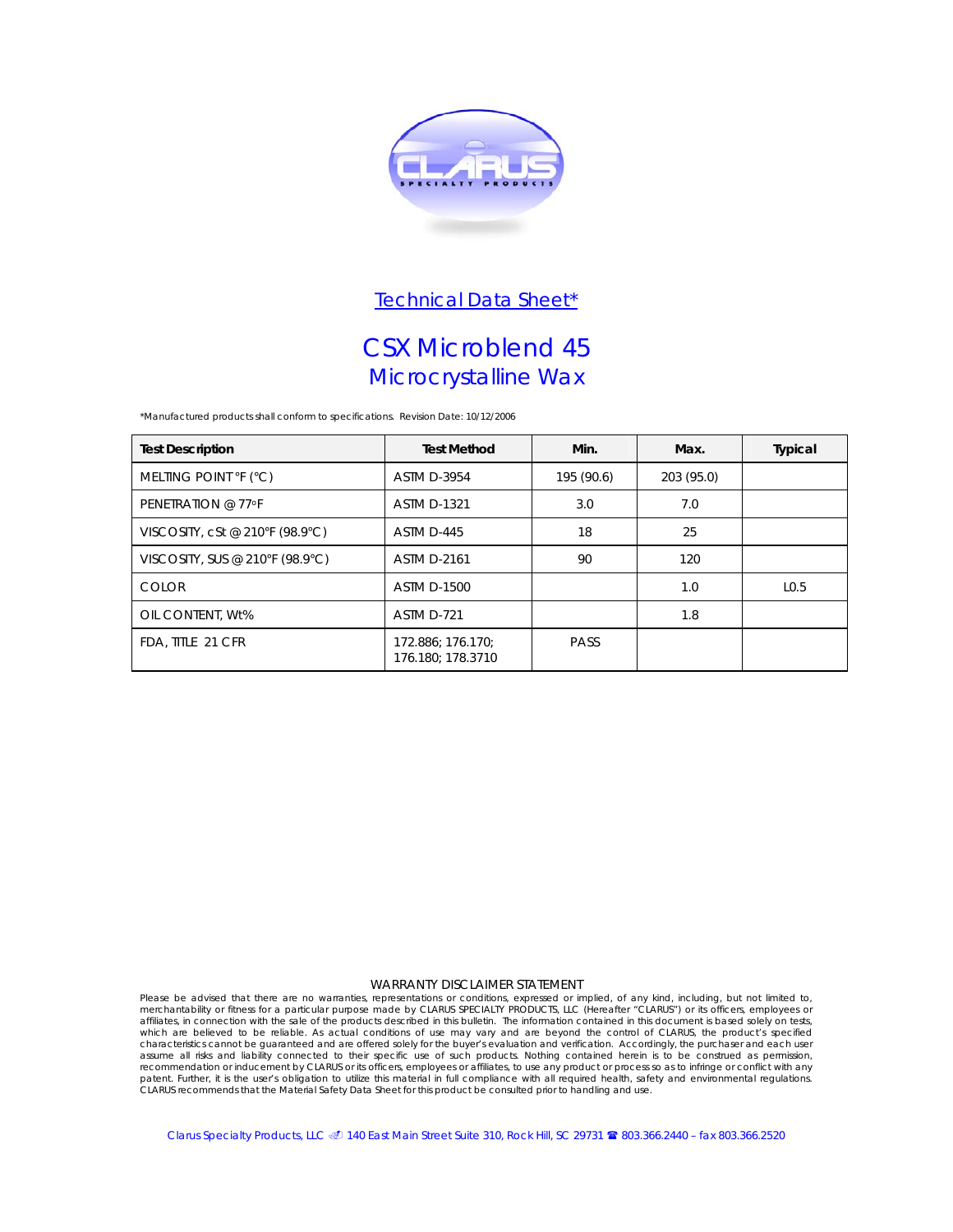

## CSM MicroPlast Microcrystalline Wax

*\*Manufactured products shall conform to specifications.* Revision Date: 12/1/2004

| <b>Test Description</b> | <b>Test Method</b> | Min.      | Max.           | Typical                  |
|-------------------------|--------------------|-----------|----------------|--------------------------|
| MELT POINT °F(°C)       | ASTM D-127         | 152(66.7) | 164(73.3)      | 159 (70.6)               |
| PENETRATION @ 77°F      | <b>ASTM D-1321</b> | 20        | 33             | 28                       |
| VISC @ 210°F (SUS)      | ASTM D-445/2161    | 70.0      |                | 75.0                     |
| OIL CONTENT             | ASTM D-721         |           | 2.5            |                          |
| FDA Approval            | FDA 172.886        | PASS      |                |                          |
| <b>ODOR</b>             | <b>ASTM D 1833</b> |           | $\overline{2}$ | $\overline{\mathcal{L}}$ |
| <b>COLOR</b>            | <b>ASTM D-1500</b> |           | 1.5            | L <sub>1.5</sub>         |

### WARRANTY DISCLAIMER STATEMENT

Please be advised that there are no warranties, representations or conditions, expressed or implied, of any kind, including, but not limited to,<br>merchantability or fitness for a particular purpose made by CLARUS SPECIALTY which are believed to be reliable. As actual conditions of use may vary and are beyond the control of CLARUS, the product's specified characteristics cannot be guaranteed and are offered solely for the buyer's evaluation and verification. Accordingly, the purchaser and each user<br>assume all risks and liability connected to their specific use of such produ

Clarus Specialty Products, LLC @ 140 East Main Street Suite 310, Rock Hill, SC 29731 <sup>8</sup>8 803.366.2440 – fax 803.366.2520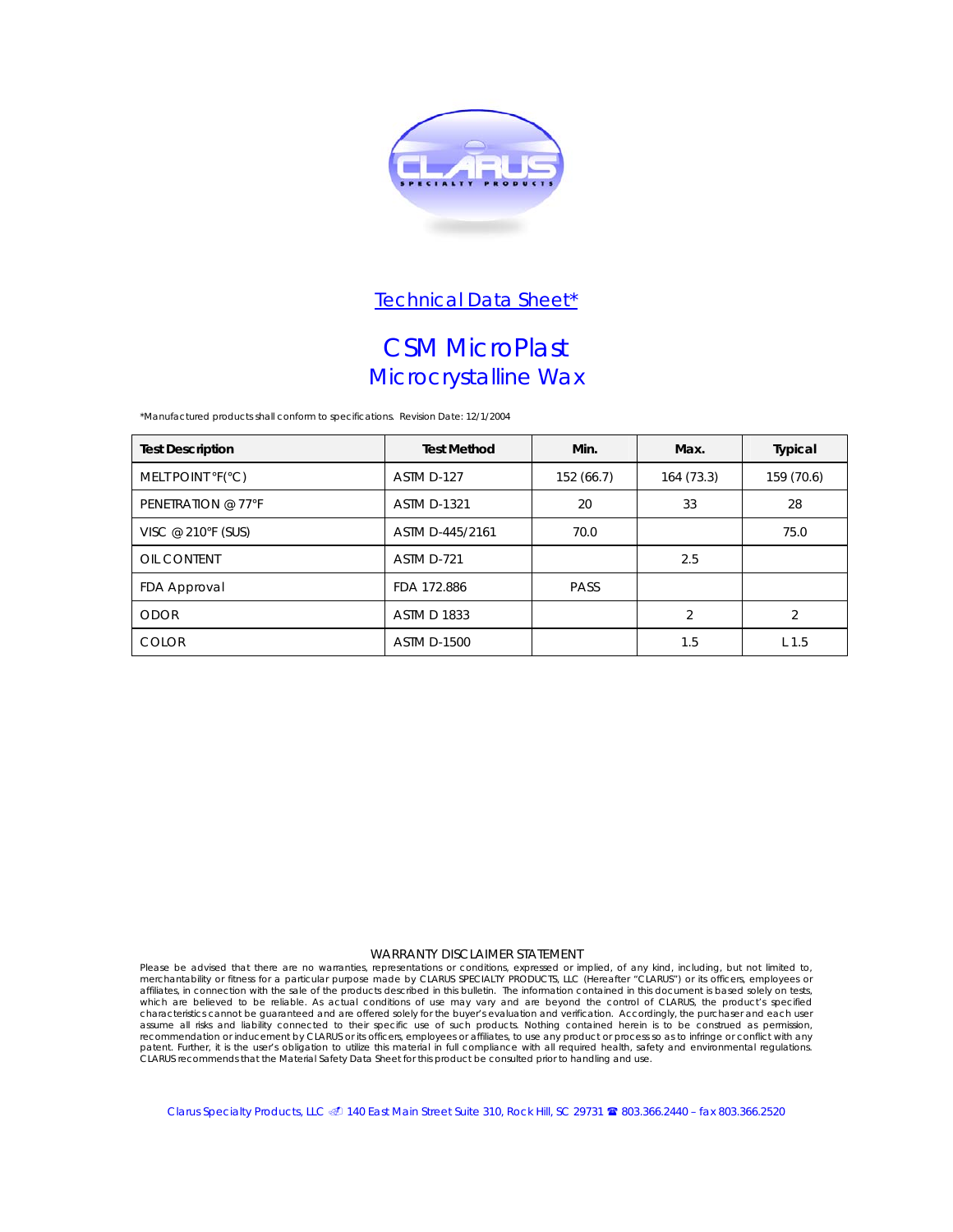

# CSM Optimus 1.0 Microcrystalline Wax

*\*Manufactured products shall conform to specifications.* Revision Date: 3/04/2004

| <b>Test Description</b> | <b>Test Method</b> | Min.        | Max.       | Typical |
|-------------------------|--------------------|-------------|------------|---------|
| MELT POINT °F(°C)       | ASTM D-127         | 165 (73.9)  | 175 (79.4) |         |
| PENETRATION @ 77 °F     | <b>ASTM D-1321</b> | 20          | 35         |         |
| PENETRATION @ 110 °F    | <b>ASTM D-1321</b> | 138         | 198        |         |
| VISC @ 210 °F (SUS)     | <b>ASTM D-2161</b> | 70          | 90         |         |
| SAYBOLT COLOR           | ASTM D-156         | $+6.0$      |            |         |
| FDA, 21 CFR             | FDA 172.886        | <b>PASS</b> |            |         |
| <b>ODOR</b>             | <b>ASTM D-1833</b> |             | 1.0        |         |

### WARRANTY DISCLAIMER STATEMENT

Please be advised that there are no warranties, representations or conditions, expressed or implied, of any kind, including, but not limited to,<br>merchantability or fitness for a particular purpose made by CLARUS SPECIALTY characteristics cannot be guaranteed and are offered solely for the buyer's evaluation and verification. Accordingly, the purchaser and each user<br>assume all risks and liability connected to their specific use of such produ

Clarus Specialty Products, LLC @ 140 East Main Street Suite 310, Rock Hill, SC 29731 <sup>2</sup>8 803.366.2440 – fax 803.366.2520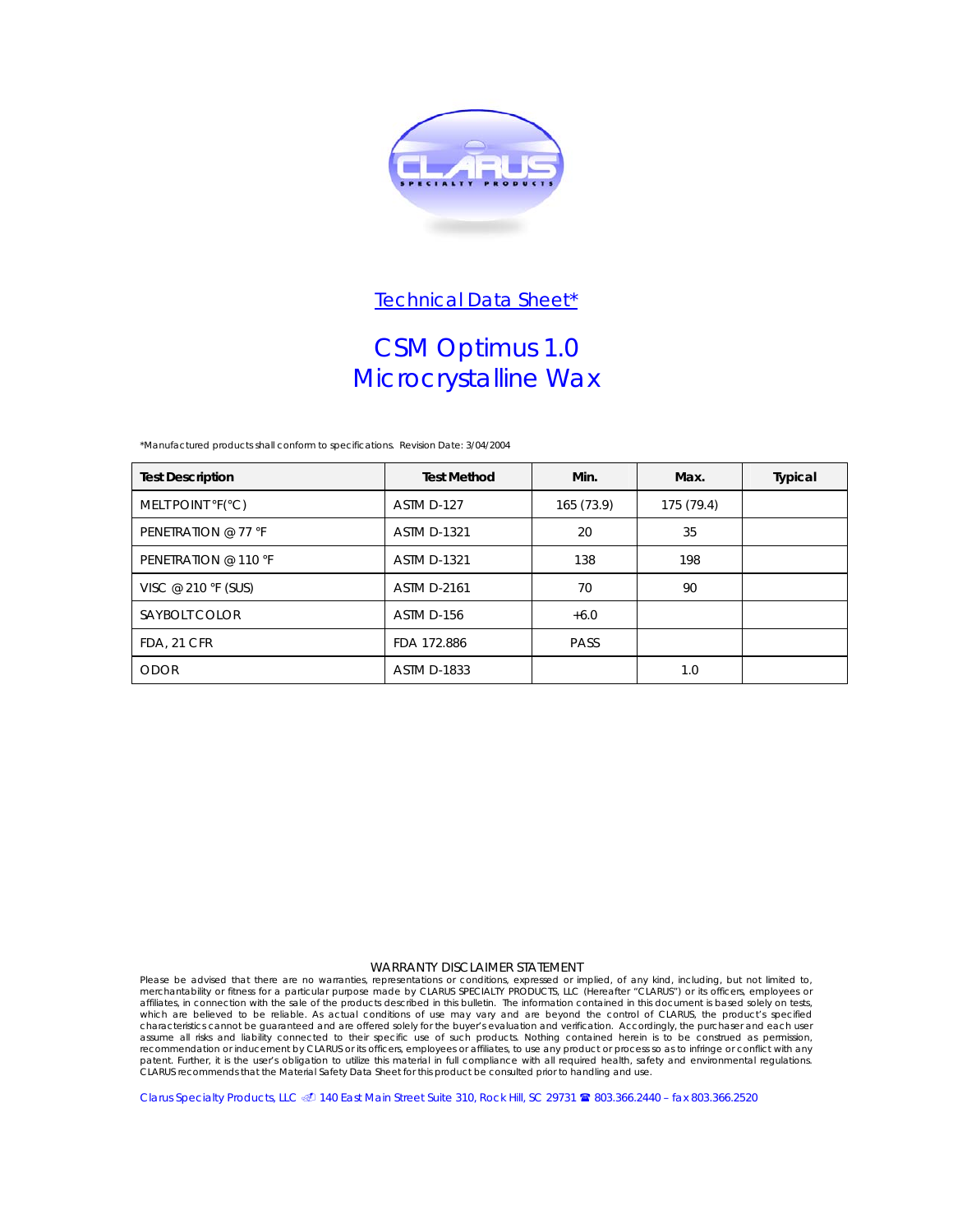

# CSM Optimus 3.0

*\*Manufactured products shall conform to specifications.* Revision Date: 9/15/2005

| <b>Test Description</b> | <b>Test Method</b> | Min.      | Max.       | <b>Typical</b>    |
|-------------------------|--------------------|-----------|------------|-------------------|
| MELT POINT °F(°C)       | ASTM D-127         | 150(65.6) | 170 (76.7) | 162 (72.2)        |
| PENETRATION @ 77°F      | <b>ASTM D-1321</b> | 20        | 35         |                   |
| PENETRATION @ 110°F     | <b>ASTM D-1321</b> | 90        | 200        |                   |
| VISC @ 210°F (SUS)      | <b>ASTM D-2161</b> | 70        | 100        |                   |
| <b>COLOR</b>            | <b>ASTM D-1500</b> |           |            | <b>DARK BROWN</b> |

### WARRANTY DISCLAIMER STATEMENT

Please be advised that there are no warranties, representations or conditions, expressed or implied, of any kind, including, but not limited to,<br>merchantability or fitness for a particular purpose made by CLARUS SPECIALTY assume all risks and liability connected to their specific use of such products. Nothing contained herein is to be construed as permission, recommendation or inducement by CLARUS or its officers, employees or affiliates, to use any product or process so as to infringe or conflict with any<br>patent. Further, it is the user's obligation to utilize this material in

Clarus Specialty Products, LLC @ 140 East Main Street Suite 310, Rock Hill, SC 29731 <sup>2</sup>8803.366.2440 – fax 803.366.2520